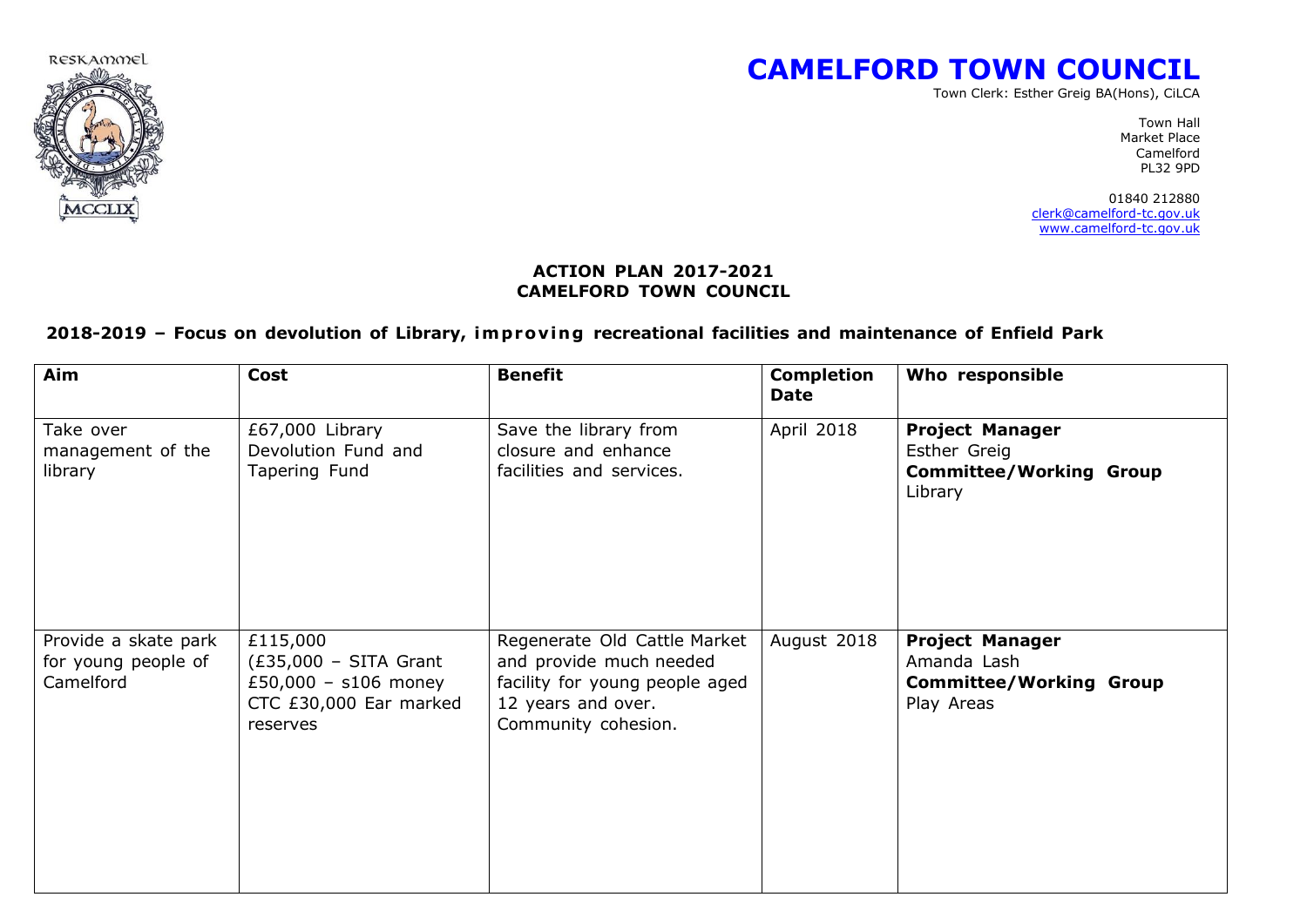| Aim                                                                                                                  | Cost                           | <b>Benefit</b>                                                                                            | <b>Completion</b><br><b>Date</b> | Who responsible                                                                                |
|----------------------------------------------------------------------------------------------------------------------|--------------------------------|-----------------------------------------------------------------------------------------------------------|----------------------------------|------------------------------------------------------------------------------------------------|
| Complete bandstand<br>project with<br>installation of new<br>roof                                                    | £34,600 Ear marked<br>reserves | All people of Camelford.<br>Enhance entrance to the<br>Park and provide a venue<br>for musicians.         | July 2018                        | <b>Project Manager</b><br>Amanda Lash<br><b>Committee/Working Group</b><br>Enfield Park        |
| Resurface entrance<br>to Enfield Park                                                                                | £18,000                        | Current surface hazardous.<br>Improve aesthetics of the<br>entrance to the park.<br>Benefit to Camelford. | June 2018                        | <b>Project Manager</b><br>Esther Greig<br><b>Committee/Working Group</b><br>Enfield Park       |
| Update the car<br>parking bylaws and<br>management of<br>Churchfield Car Park<br>Final public<br>consultation costs. | £2,500                         | Better management of<br>Churchfield Car Park.                                                             | February<br>2019                 | <b>Project Manager</b><br>Esther Greig<br><b>Committee/Working Group</b><br>Car Park/Transport |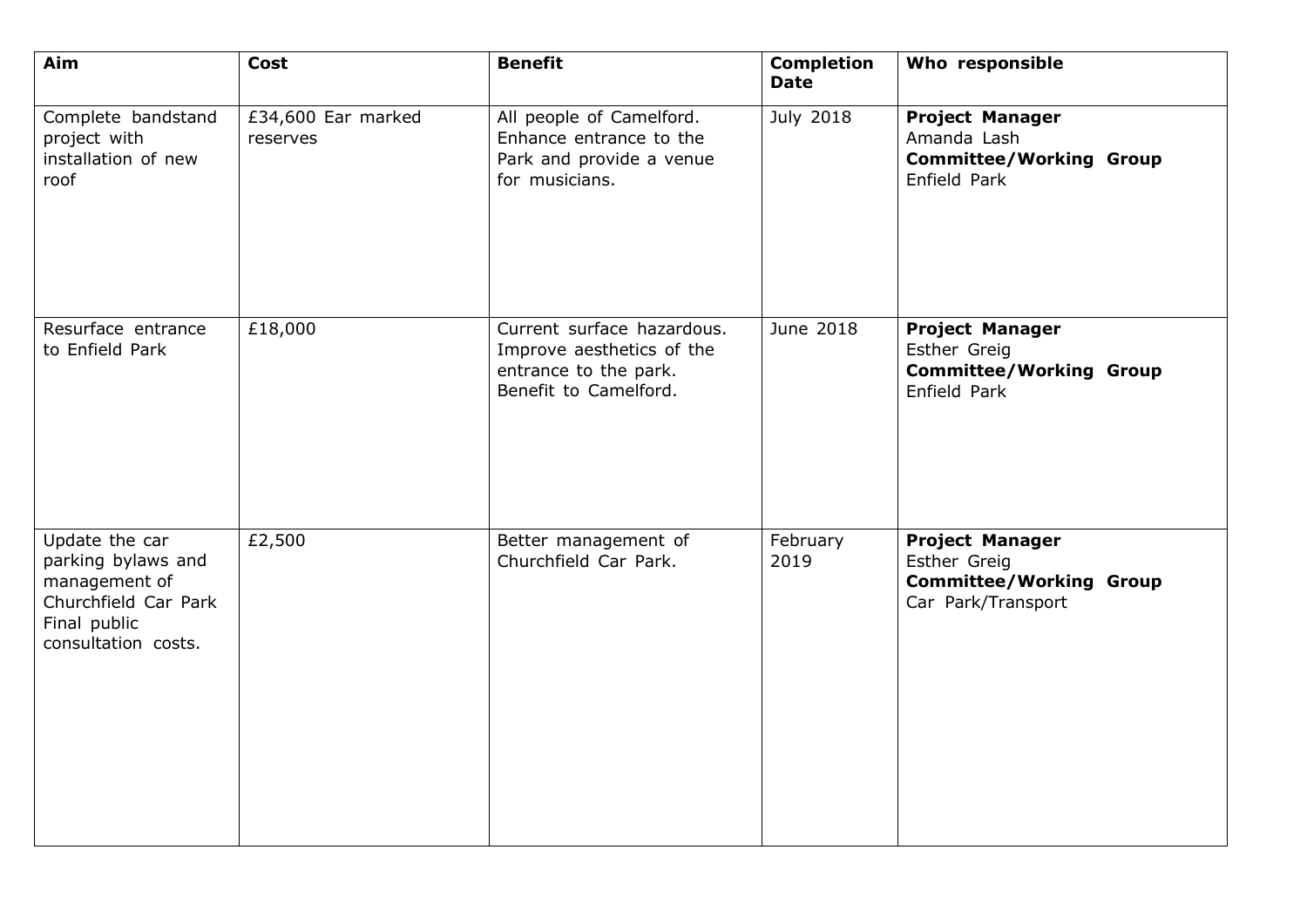| Aim                                                | Cost                                                         | <b>Benefit</b>                                                                  | <b>Completion</b><br><b>Date</b> | Who responsible                                                                          |
|----------------------------------------------------|--------------------------------------------------------------|---------------------------------------------------------------------------------|----------------------------------|------------------------------------------------------------------------------------------|
| River bank repairs                                 | £14,500                                                      | Repairs needed to stop<br>flooding. Protection of<br>Enfield Park and pathways. | June 2018                        | <b>Project Manager</b><br>Esther Greig<br><b>Committee/Working Group</b><br>Enfield Park |
| Refurbishment of<br>Enfield Play area<br>(Phase 1) | £26,000<br>$(£13,000 - CTC EMR)$<br>£13,000 - $s106$ monies) | Families and children aged<br>under12 years of age.<br>Community cohesion.      | March 2019                       | <b>Project Manager</b><br>Amanda Lash<br><b>Committee/Working Group</b><br>Play Areas    |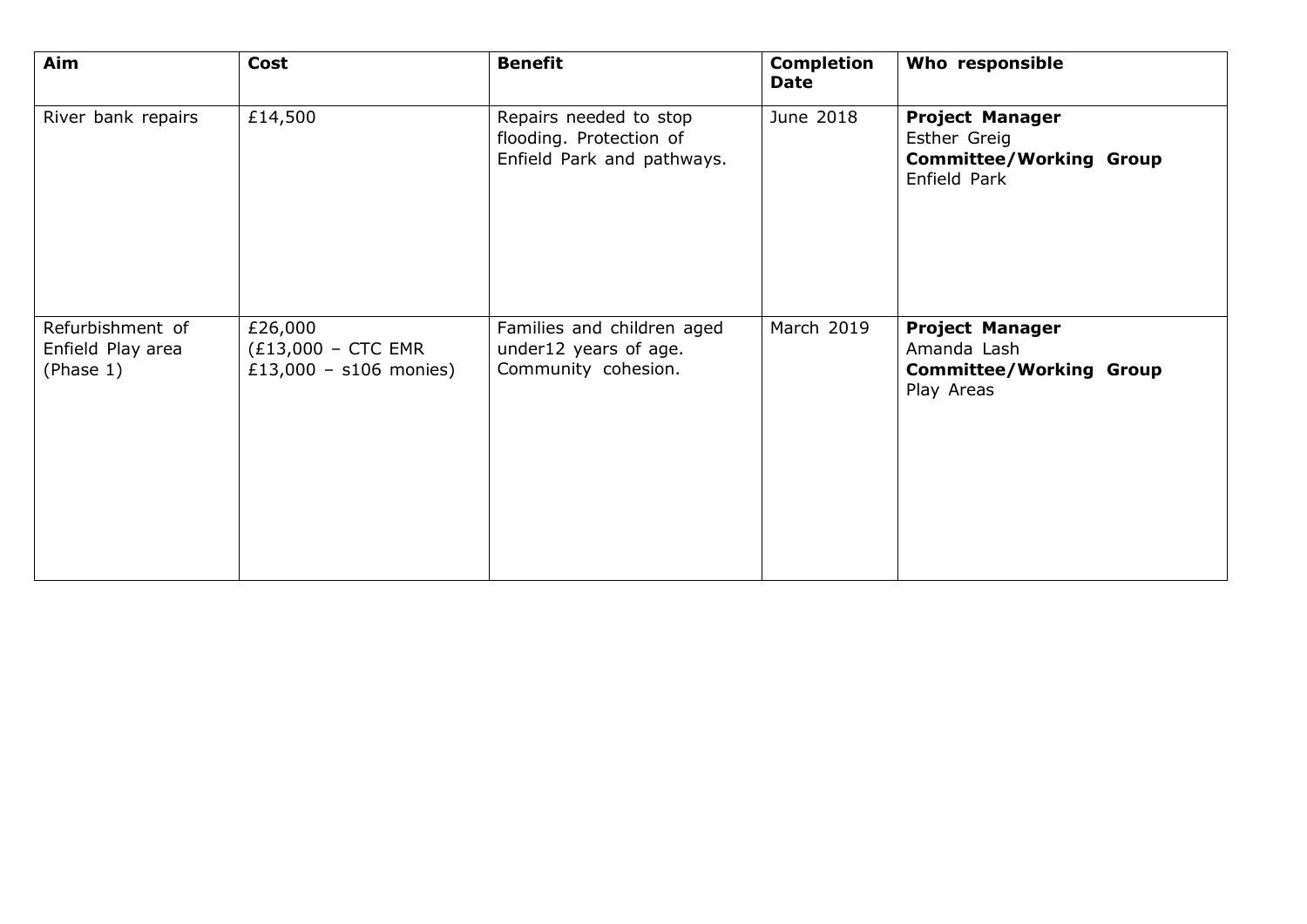| Aim                  | Cost    | <b>Benefit</b>               | <b>Completion</b> | Who responsible                |
|----------------------|---------|------------------------------|-------------------|--------------------------------|
| BBQ area and         | £3,000  | Families using Enfield Park. | August 2018       | <b>Project Manager</b>         |
| seating in Enfield   |         |                              |                   | Esther Greig                   |
| Park                 |         |                              |                   | <b>Committee/Working Group</b> |
|                      |         |                              |                   | Enfield Park                   |
| Tree survey carried  | £4,000  | To protect the woodscape of  | November          | <b>Project Manager</b>         |
| out and works to     |         | the park and ensure the      | 2018              | Esther Greig                   |
| trees                |         | future growth and health of  |                   | <b>Committee/Working Group</b> |
|                      |         | the trees.                   |                   | Enfield Park                   |
| Resurfacing car park | £7,800  | Users of the car park        | November          | <b>Project Manager</b>         |
|                      |         |                              | 2018              | Esther Greig                   |
|                      |         |                              |                   | <b>Committee/Working Group</b> |
|                      |         |                              |                   | Enfield Park                   |
| Improve social       | £10,000 | All those who live in        | <b>March 2019</b> | <b>Project Manager</b>         |
| cohesion via events  |         | Camelford and the            |                   | Amanda Lash                    |
| and activities       |         | surrounding area.            |                   | <b>Committee/Working Group</b> |
|                      |         |                              |                   | Events                         |
|                      |         |                              |                   |                                |
| Completion of        | £5,000  | To shape the future          | July 2019         | <b>Project Manager</b>         |
| Neighbourhood        |         | development and growth of    |                   | Amanda Lash                    |
| Development Plan     |         | Camelford.                   |                   | <b>Committee/Working Group</b> |
|                      |         |                              |                   | <b>NDP</b>                     |
|                      |         |                              |                   |                                |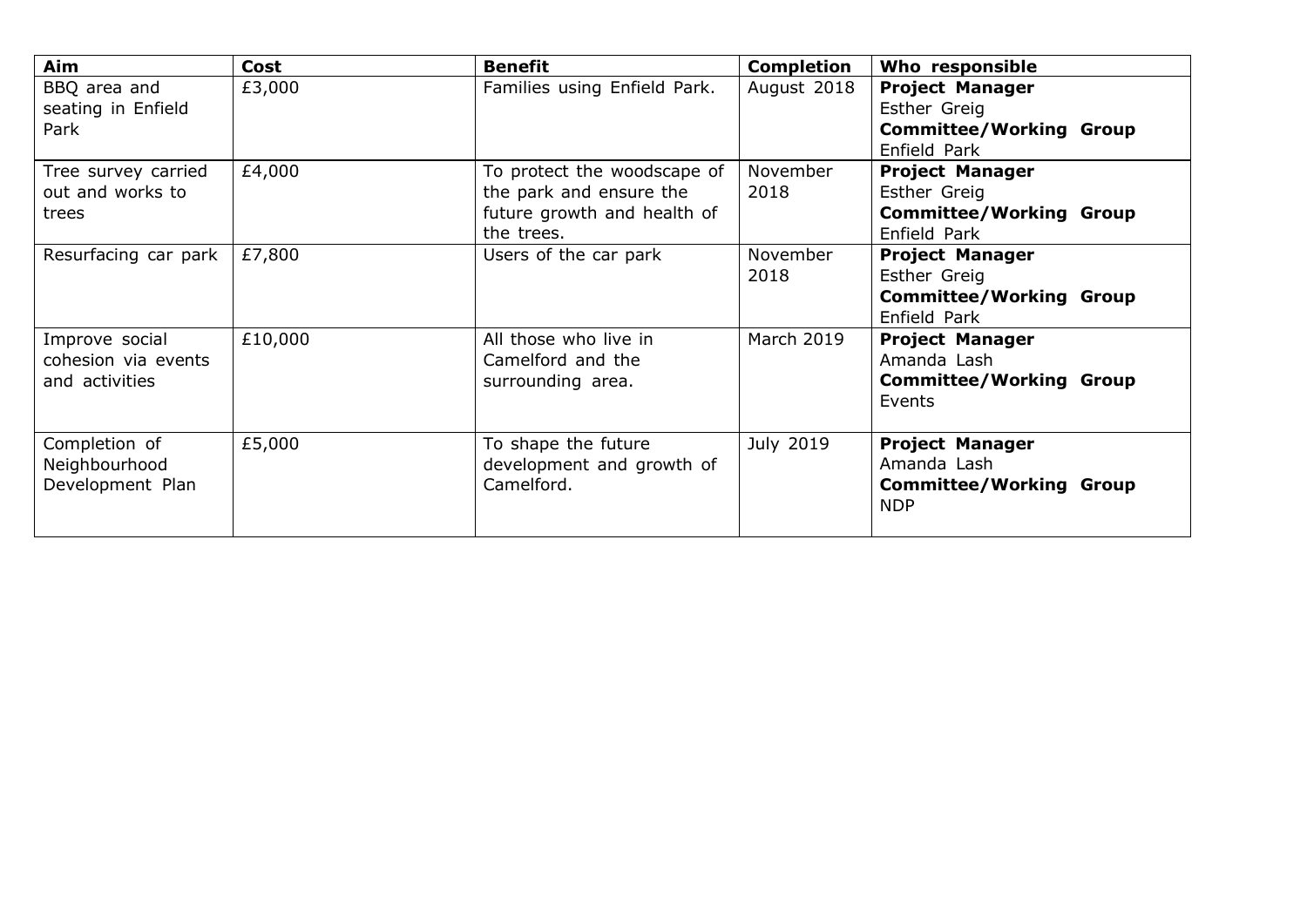## **2019-2020: Focus on management of Churchfield Car Park and Cemetery**

| Aim                                                                                                                 | <b>Cost</b>                                | <b>Benefit</b>                                                                                                                                                    | <b>Completion</b> | Who responsible                                                                                        |
|---------------------------------------------------------------------------------------------------------------------|--------------------------------------------|-------------------------------------------------------------------------------------------------------------------------------------------------------------------|-------------------|--------------------------------------------------------------------------------------------------------|
| Completion of<br>cemetery<br>(landscaping,<br>compost toilets,<br>mapping, shelter<br>and administration<br>set up) | £20,000                                    | Providing burials/cremations<br>for parishioners of<br>Camelford. Space running<br>out at Lanteglos Cemetery<br>and this will be a non-<br>religious burial site. | July 2019         | <b>Project Manager</b><br>Esther Greig<br><b>Committee/Working Group</b><br>Cemetery                   |
| Management of<br>Churchfield Car Park<br>- installation of<br>ticket machines                                       | £6,000                                     | Better management of the<br>car park so there are spaces<br>for visitors to park.                                                                                 | July 2019         | <b>Project Manager</b><br>Esther Greig<br><b>Committee/Working Group</b><br>Car Parks/Transport        |
| Relining of<br>Churchfield Car Park                                                                                 | £5,000                                     | Clearer markings for users<br>of the car park.                                                                                                                    | July 2019         | <b>Project Manager</b><br><b>Esther Greig</b><br><b>Committee/Working Group</b><br>Car Parks/Transport |
| Phase 2<br>refurbishment of<br>Enfield Park play<br>area                                                            | £45,000<br>If grant funding<br>successful. | Families and under 12s.                                                                                                                                           | December<br>2019  | <b>Project Manager</b><br>Amanda Lash<br><b>Committee/Working Group</b><br>Play Areas                  |
| Improve social<br>cohesion via events<br>and activities                                                             | £10,000                                    | All those who live in<br>Camelford and the<br>surrounding area.                                                                                                   | March 2020        | <b>Project Manager</b><br>Amanda Lash<br><b>Committee/Working Group</b><br>Events                      |